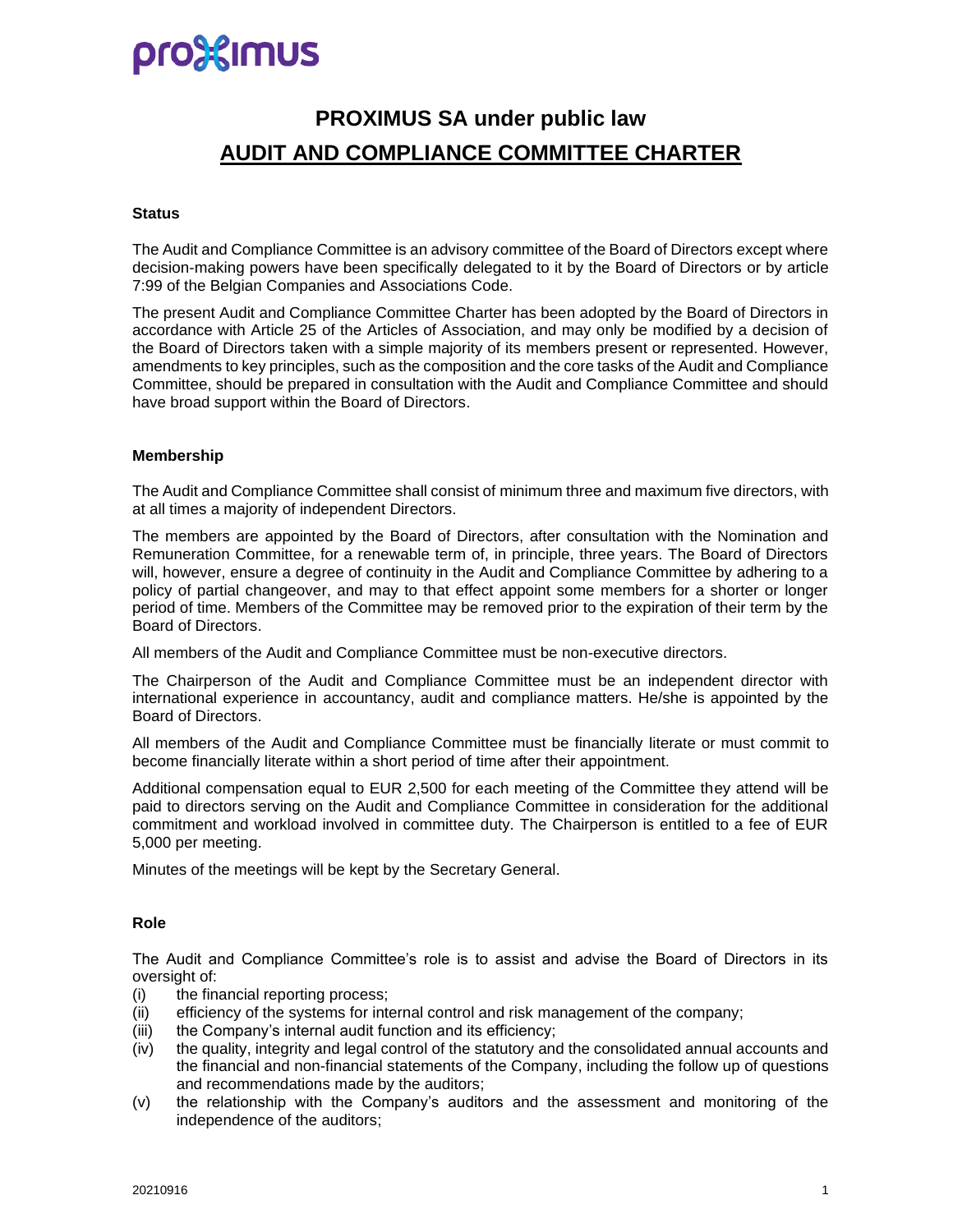# prostimus

- (vi) the Company's compliance with legal and regulatory requirements; and
- (vii) compliance within the Company with the Company's Code of Conduct and the Dealing Code.

### **Duties and responsibilities**

In furtherance of its role, the Audit and Compliance Committee has the following duties and responsibilities:

#### *I. With respect to financial reporting:*

- 1. Review the Company's accounting policies and practices as well as any material changes thereto; review compliance with applicable accounting standards.
- 2. Review with management and the auditors at the completion of the annual audit:
	- the Company's statutory and consolidated annual accounts;
	- management's annual report;
	- the findings of the audit of the statutory and consolidated annual accounts and the auditors' report thereon;
	- any significant adjustments arising from the audit;
	- any significant changes required to the audit plan;
	- any serious difficulties or disputes with management encountered during the course of the audit; and
	- any other matters related to the conduct of the audit which are to be communicated to the Committee under generally accepted auditing standards (including, without limitation, off balance sheet transactions, significant changes in reserves).
- 3. Review, upon request or whenever it deems necessary, other published documents and consider whether the information contained in these is consistent with the information contained in the annual statutory and/or consolidated financial statements before their submission to the Board.
- 4. Review with management and the auditors any interim financial statements, and any financial communication or releases to the shareholders, analysts and/or the general public.

### *II. With respect to the auditors:*

- 1. Review the appointment and dismissal of the auditors (as meant by article 25, §3, fourth paragraph of the Law of 21 March 1991) to be appointed and dismissed by the Company; review engagement terms and conditions (including fees) of the auditors (as meant by article 25, §1 of the Law of 21 March 1991); review any issues raised by auditor resignation.
- 2. Oversee the work of the auditors (as meant by article 25, §1 of the Law of 21 March 1991).
- 3. Review and monitor the independence of the auditors; review and, if need be, decide upon proposed non-audit services to be provided by any of the auditors and related fees.

#### *III. With respect to internal audit:*

- 1. Decide, after consultation with the Chief Executive Officer, on appointment, replacement and dismissal of the Head of Internal Audit.
- 2. Periodically review scope, authority and functioning of the internal audit function as laid down in the Internal Audit Charter; decide changes to the Internal Audit Charter.
- 3. Review with the Head of Internal Audit, and propose remedies as appropriate regarding:
	- significant findings during the year and management's responses thereto
	- any difficulties encountered in the course of the internal audits, including any restrictions on the scope of their work or access to required information;
	- any changes required in the scope of their audit plan, budget, and staffing.

Discuss these matters with management as appropriate.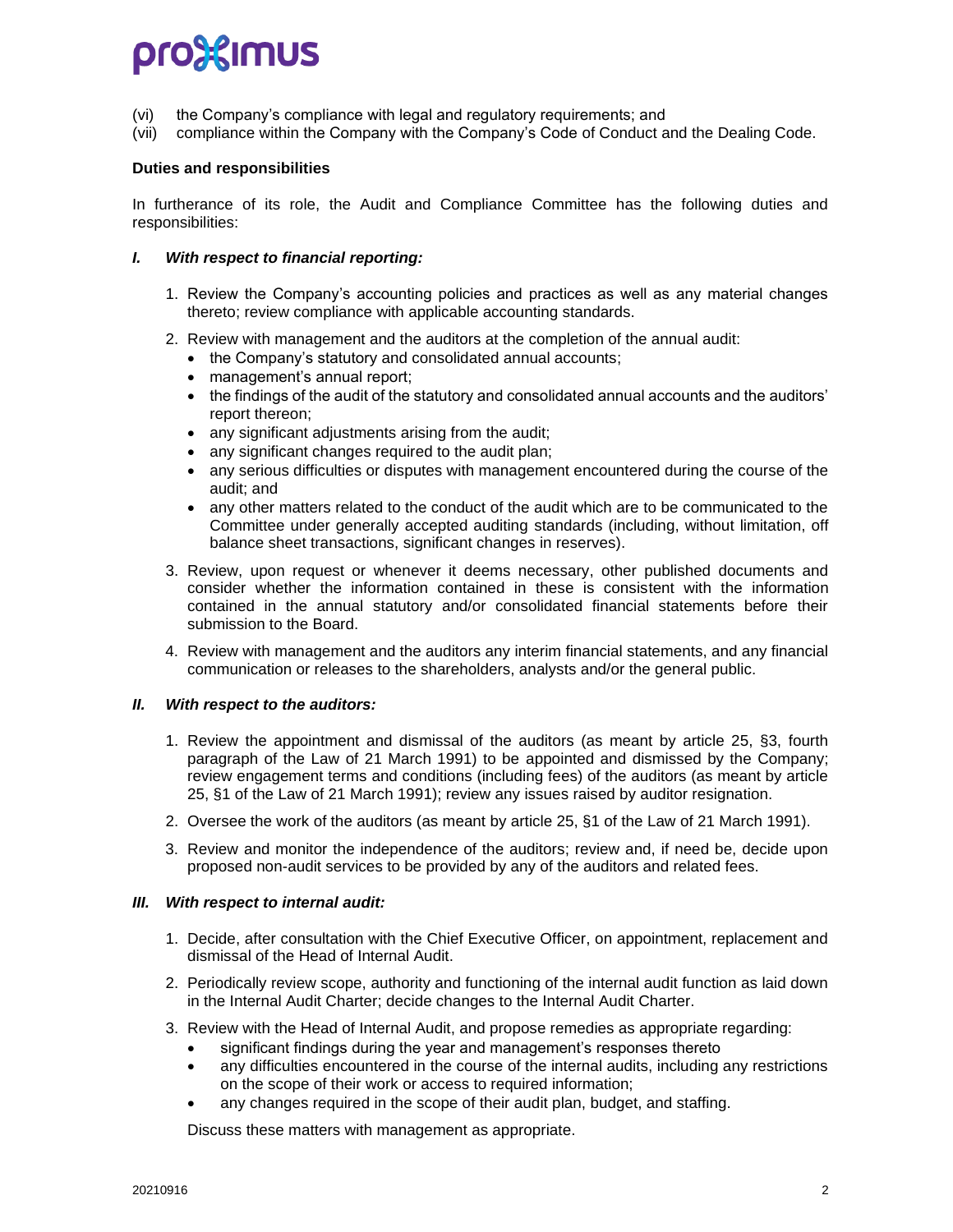# prostimus

### *IV. With respect to the audit plan:*

- 1. Review the respective scopes of work and audit plans of the internal and external auditors; ensure co-ordination of audit efforts to ensure completeness of coverage, and avoid duplication of efforts.
- 2. Review with the auditors and the Head of Internal Audit:
	- the adequacy of the company's internal controls; and
	- management letters and any related findings and recommendations of the auditors and Internal Audit together with management's responses thereto.

## *V. With respect to risk management:*

Inquire with management, with Internal Audit and with the auditors regarding significant risks or exposures to the Company and assess the steps management has taken to minimize such risks.

### *VI. With respect to legal and regulatory matters:*

- 1. Review any legal and regulatory matters that may have a material impact on the statutory and consolidated accounts and financial statements.
- 2. Review on a regular basis the Company's processes and internal control procedures regarding compliance with legal and regulatory requirements.
- 3. Review and investigate specific matters of compliance with legal and regulatory requirements that may have a significant impact on the Company's annual statutory and consolidated accounts and financial statements.
- 4. Review new legal and regulatory requirements that may have a significant impact on the Company's compliance policies or may necessitate a significant change thereof.

### *VII. With respect to compliance:*

- 1. Decide on the Code of Conduct and the Dealing Code; periodically review such documents and decide changes thereto; decide on appointment, replacement and dismissal of the Head of Compliance Services.
- 2. Review on a regular basis the Company's processes and internal control procedures regarding compliance with the Code of Conduct and Compliance Policies, as well as similar documents relating to integrity, ethics and business conduct by its directors, management and employees. Review with the Secretary General and/or the General Counsel, with the Head of Compliance Services, and with the Head of Internal Audit the results of their review of compliance with the Code of Conduct and Policies, as well as similar documents relating to integrity, ethics and business conduct. Decide any changes to such processes and procedures as are needed.
- 3. Review, investigate and decide specific matters or cases of compliance with the Code of Conduct and Compliance Policies, as well as similar documents relating to integrity, ethics and business conduct by its directors, management and employees.
- 4. Decide on a procedure for receiving concerns about accounting, internal and external audit and compliance matters taking into account the following principles: (i) any employee may communicate such a concern directly to the Committee; (ii) such communications may be done on a confidential or anonymous basis; (iii) retaliation measures against persons submitting concerns are prohibited.
- 5. Initiate a systematic formal investigation on cases of non compliance with the policy on discretion and confidentiality taking into account the following principles: (i) the investigation shall be performed by the Investigation Department of Proximus; (ii) the Head of the Investigation department shall, for this matter, directly report to the Chairman of the Audit and Compliance Committee; (iii) each investigation will be subject to a formal report to the Audit &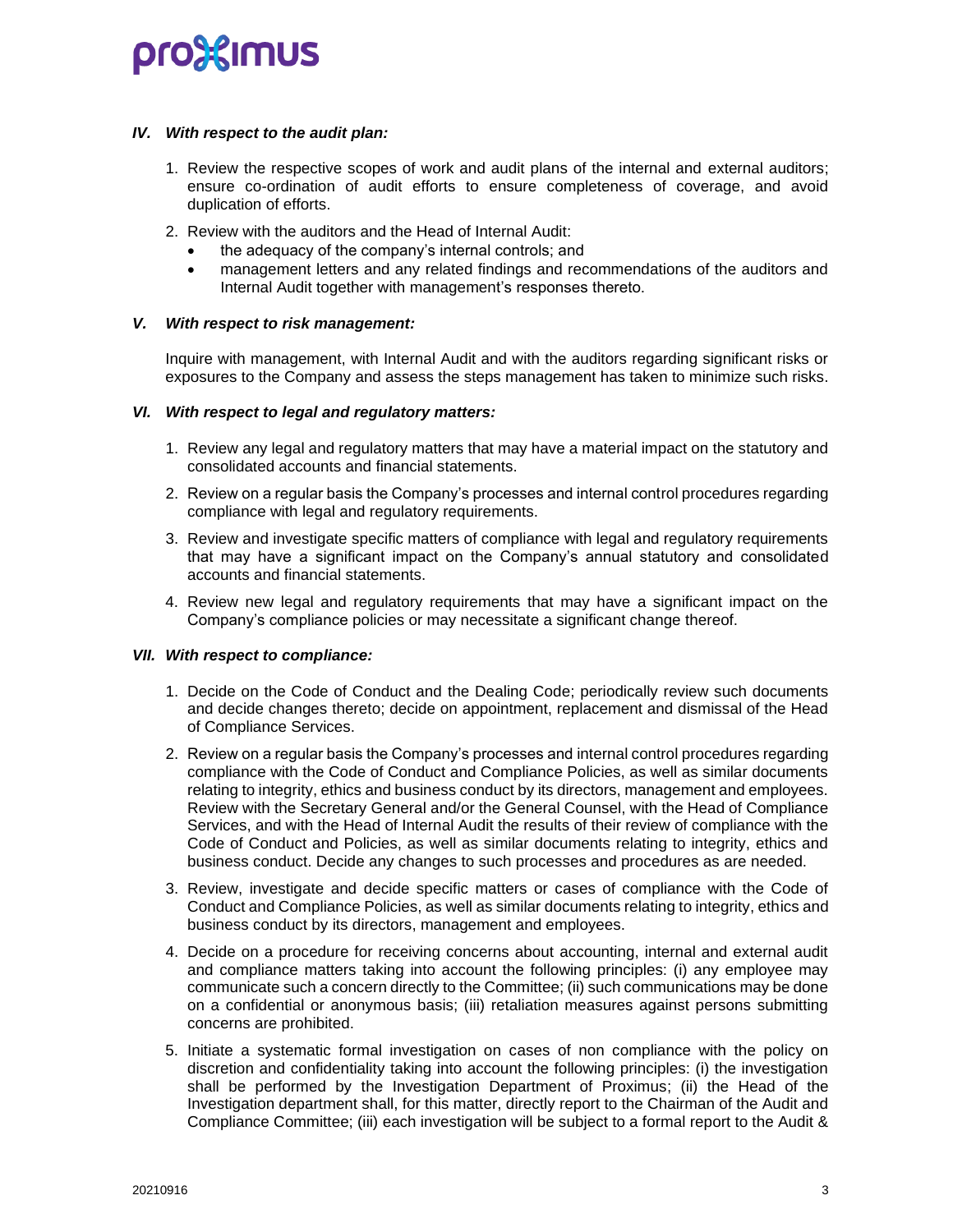

Compliance Committee; (iv) the Internal audit department will yearly assess compliance with the policy on discretion and confidentiality and report it to the Audit & Compliance Committee.

The Committee will further perform any other duties as the Board of Directors may assign.

Unless where in the list above the Audit and Compliance Committee has been delegated the power to "decide" matters, all duties and responsibilities listed above are carried out prior to Board discussion of the matters concerned, and are aimed at preparing Board decision-making by submitting to the Board the Committee's findings, together with such proposals or recommendations the Committee deems appropriate.

#### **Functioning**

#### *I. Timing and agenda*

The Audit and Compliance Committee meets as many times as the discharge of its duties requires, and in any event on a quarterly basis. Members are expected to attend all meetings of the Committee.

### *II. Notice and prior distribution of documents*

A meeting of the Audit and Compliance Committee is called by its Chairperson. The Chairperson of the Committee must call a meeting if so requested by: (i) a member of the Committee; (ii) the Chairman of the Board of Directors; (iii) the Chief Executive Officer; (iv) the Chief Financial Officer; (v) the General Counsel; (vi) the Secretary General; (vii) the Head of the Compliance Services; (viii) the Head of Internal Audit; and (ix) an auditor.

As a principle, at least 10 days notice of the Committee meeting shall be given to the members. However, the term of notice can be shortened if (i) the Chairperson decides that due to unforeseen circumstances and in the interest of the Company, such shorter term of notice is required, or if (ii) all members agree to such shorter term of notice.

The notice specifies the time and venue of the meeting, as well as its agenda.

Information and data that are important to the directors' understanding of the items to be discussed at a meeting, as well as the final draft minutes of the previous meeting, should in principle be distributed in writing to each of the directors at the end of the week preceding the meeting. If however supporting material is of a highly sensitive or confidential nature, the Chairperson may deem it appropriate that no copies would be distributed, but that members would be given the opportunity to look into such materials before or at the meeting. Members are expected to review the materials distributed in advance of the meeting. Where the subject matter is too sensitive to put in writing, the matter will be discussed at the meeting.

#### *III. Access to independent advisors*

The Committee may retain such outside counsel, experts, consultants and other advisors as it deems appropriate for the discharge of its duties, provided that they have no conflict of interest with the Company. The Board of Directors specifically delegates to the Committee the authority to approve in a manner which is binding upon the Company all retention terms and conditions and sign off on all fees in connection therewith within the confines of the yearly budget awarded therefore by the Board of Directors. The Secretary General is in charge of coordinating the hiring initiatives of the various committees of the Board with a view of achieving cost efficiency and avoiding duplication of efforts. Initiatives undertaken by the Committee that exceed the annual budget should get prior approval of the Board of Directors.